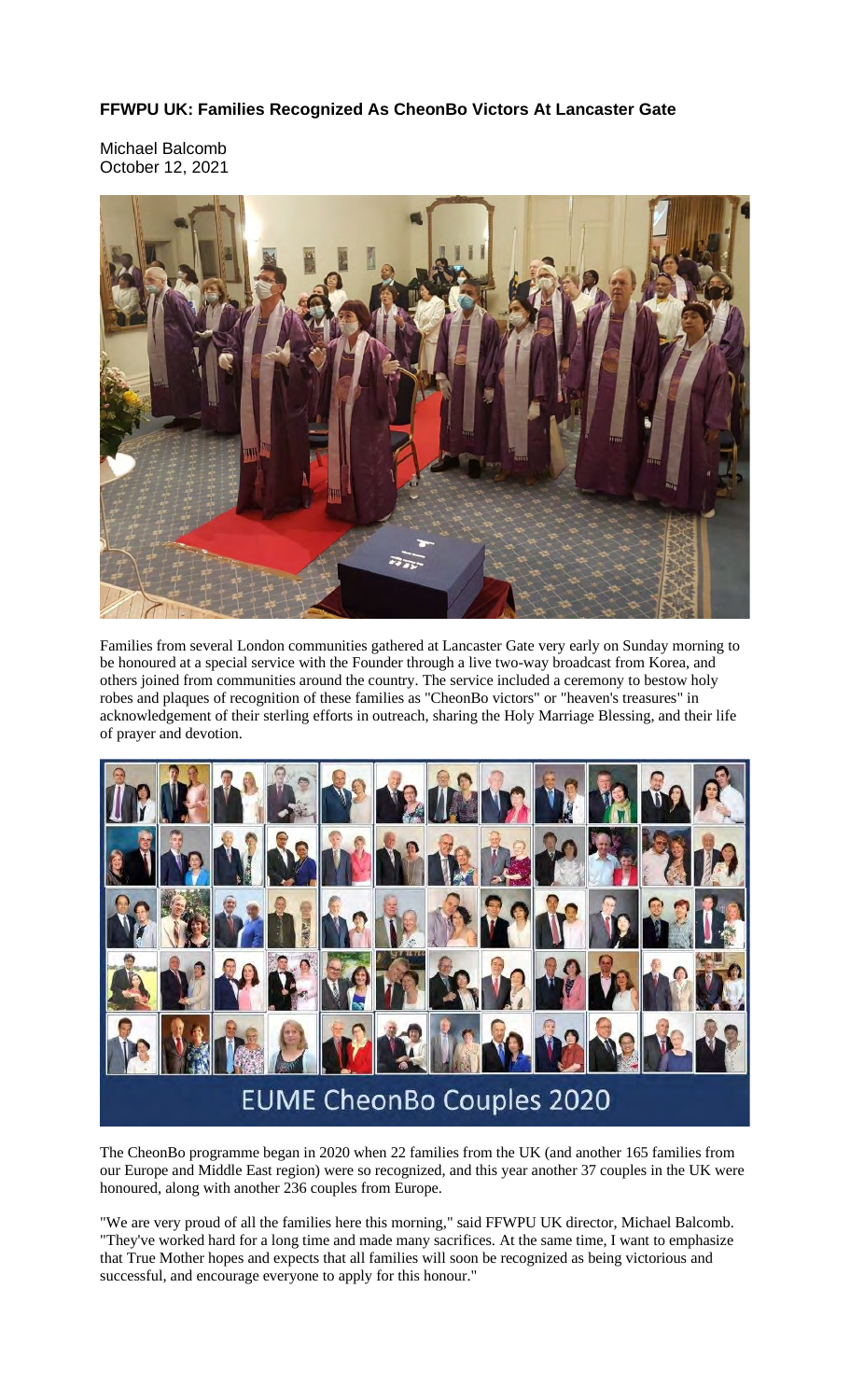The three-hour program was broadcast from Korea to over 100 nations and altogether more than 5000 families were honoured. Congratulatory messages came in from around the world, including from the UK a word of encouragement from Dr Sheikh Hojjat Ramzy, director of the Oxford Islamic Information Centre. Several well-known Korean artistes provided entertainment, and our Founder, Dr. Hak Ja Han Moon, the Mother of Peace, shared a final exhortation:

"May every one of you become families that become prominent and noble CheonBo families of the era of Cheon Il Guk, of whom everyone can be proud."



## **True Mother's Address at Grand CheonBo Festival Sunday 10th October 2021**

Is today a happy day for you? Is it a day for which to be grateful? God, our Creator, created all things in pairs, and He then created a man and a woman to become our first ancestors. He saw that they were good. Still, despite God's blessings, the first ancestors fell and created a world of evil instead of one of goodness.

For six thousand long years, God the Creator, our Heavenly Parent, had to live through so many days of sorrow and suffering, waiting eagerly for the appearance of the victorious ancestors - that is, the True Parents - who would be able to fulfill His ideal of creation. How difficult indeed was that course, for the Old Testament tells us in much detail that Heavenly Parent had to go through four thousand years of anguish and anxiety - being dependent on whether the central figures He had set up fulfilled their responsibilities or not - until He was able to send his only begotten Son, Jesus Christ.

What would have happened if, at the time of his coming, the people had created an environment where Jesus Christ, His only begotten Son, could have attained the position of the True Parent? Yet they were unable to do so. Jesus went to the cross yet promised to return and hold the Feast of the Lamb. After that, the Christian faith emerged, but today's Christians do not know the true nature of Jesus. Furthermore, they are unable to explain about God the Creator, our Heavenly Parent.

The Creator cannot entertain failure. Once He has begun, He must realize His Will. Finally, in 1943, through the Korean people, He was able to bring about the birth of His only begotten Daughter. This in turn let to the advent of the True Parents in 1960.

Christianity, however, was unable to provide the right environment. So they had to begin from the bottommost level, with individuals. True Parents have the responsibility to give rebirth and resurrection to fallen human beings, to give them new life as God's children. It was for this reason that the Blessing Ceremonies began in 1960. Over sixty years, many blessed couples have been established throughout the world. Even so, to create the environment in which Heavenly Parent's dream can be fulfilled, True Parents must show that they have achieved it.

In 2013, True Parents proclaimed Foundation Day and the founding year of Cheon Il Guk. After that, True Mother, the only begotten Daughter, traveled the world with a heart of life-or-death determination and achieved the actual restoration of seven nations, seven denominations and a continent, on the foundation of which she proclaimed the firm establishment of Cheon Il Guk. Cheon Il Guk! Since Cheon